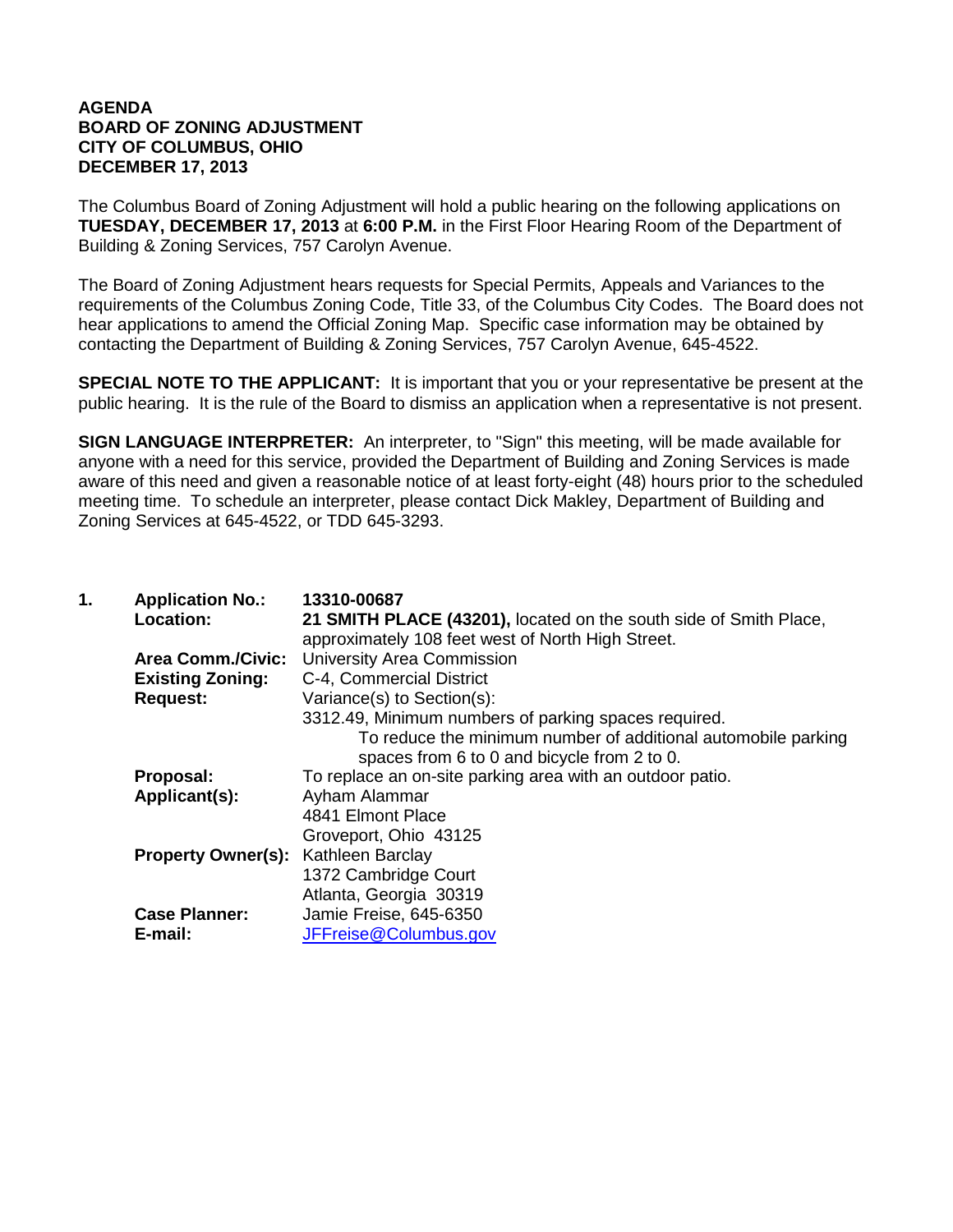| 2. | <b>Application No.:</b>   | 13310-00713                                                          |
|----|---------------------------|----------------------------------------------------------------------|
|    | Location:                 | 267 RICHARDS ROAD (43214), located on the south side of Richards     |
|    |                           | Road, at the terminus of Sharon Ave.                                 |
|    | <b>Area Comm./Civic:</b>  | <b>Clintonville Area Commission</b>                                  |
|    | <b>Existing Zoning:</b>   | R-3, Residential District                                            |
|    | <b>Request:</b>           | Variance(s) to Section(s):                                           |
|    |                           | 3332.26, Minimum side yard permitted.                                |
|    |                           | To reduce the minimum side yard from 3 ft. to 1 ft. 4-3/4 in.        |
|    |                           | 3332.38, Private garage.                                             |
|    |                           | To increase the allowable height of a detached garage from 15 ft. to |
|    |                           | 20 ft.                                                               |
|    |                           | 3312.13, Driveway.                                                   |
|    |                           | To reduce the minimum width of an existing driveway from 10 ft. to   |
|    |                           | 7 ft.                                                                |
|    | Proposal:                 | To construct a 500 sq. ft., 20 ft. tall, detached garage.            |
|    | Applicant(s):             | Gregory J. Rick                                                      |
|    |                           | 267 Richards Rd.                                                     |
|    |                           | Columbus, Ohio 43214                                                 |
|    | <b>Property Owner(s):</b> | Same as applicant.                                                   |
|    | <b>Case Planner:</b>      | Dave Reiss, 645-7973                                                 |
|    | E-mail:                   | DJReiss@Columbus.gov                                                 |
|    |                           |                                                                      |
|    |                           |                                                                      |

| 3. | <b>Application No.:</b>   | 13310-00722                                                           |
|----|---------------------------|-----------------------------------------------------------------------|
|    | Location:                 | 161 EAST NORTH BROADWAY STREET (43214), located on the south          |
|    |                           | side of E. N. Broadway St., approximately 867 ft. west of Calumet St. |
|    | <b>Area Comm./Civic:</b>  | <b>Clintonville Area Commission</b>                                   |
|    | <b>Existing Zoning:</b>   | R-3, Residential District                                             |
|    | <b>Request:</b>           | Variance(s) to Section(s):                                            |
|    |                           | 3332.38, Private garage.                                              |
|    |                           | To increase the allowable height of a detached garage from 15 ft. to  |
|    |                           | $18$ ft. 9 in.                                                        |
|    | Proposal:                 | To construct a 572 sq. ft., 18 ft. 9 in. tall, detached garage        |
|    | Applicant(s):             | John A. Eberts, Architect                                             |
|    |                           | 165 Erie Rd., Suite B                                                 |
|    |                           | Columbus, Ohio 43214                                                  |
|    | <b>Property Owner(s):</b> | Steve & Felecia Krakowka                                              |
|    |                           | 161 E. N. Broadway St.                                                |
|    |                           | Columbus, Ohio 43214                                                  |
|    | <b>Case Planner:</b>      | Dave Reiss, 645-7973                                                  |
|    | E-mail:                   | DJReiss@Columbus.gov                                                  |
|    |                           |                                                                       |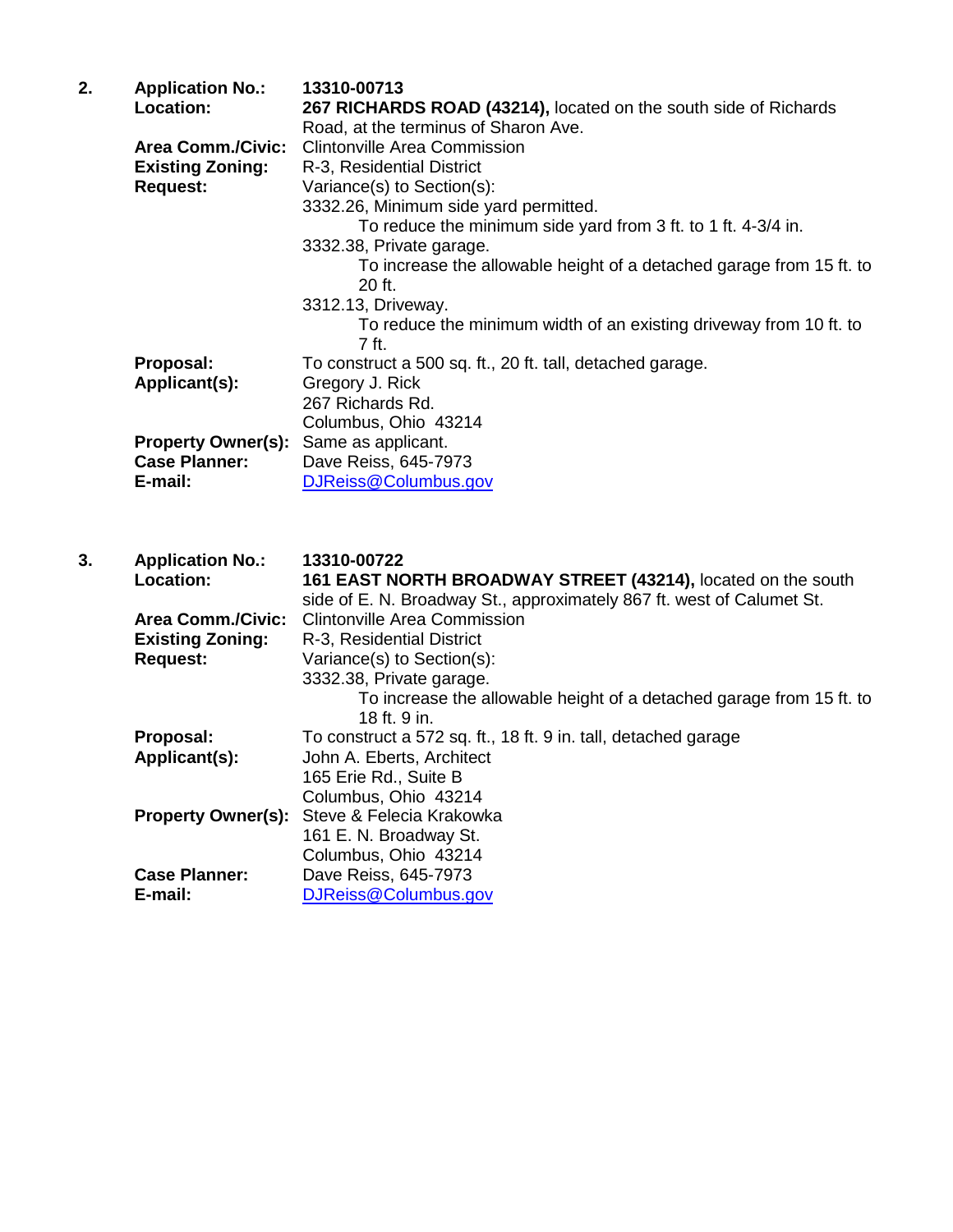| 4. | <b>Application No.:</b><br>Location:                                   | 13310-00735<br>3400 LINDSTROM DRIVE (43228), located at the northwest corner of<br><b>Lindstrom Drive and Beaman Drive</b>                                                                                                                                                  |
|----|------------------------------------------------------------------------|-----------------------------------------------------------------------------------------------------------------------------------------------------------------------------------------------------------------------------------------------------------------------------|
|    | <b>Area Comm./Civic:</b><br><b>Existing Zoning:</b><br><b>Request:</b> | None<br>L-R-2, Limited Residential District<br>Variance(s) to Section(s):<br>3321.05(A,2), Vision clearance.<br>To allow a fence exceeding two and one-half feet in height above<br>the finished lot grade to exceed 25 percent opacity when located in<br>a required yard. |
|    | Proposal:                                                              | To alllow a fence exceeding two and one-half feet in height above the<br>finished lot grade to exceed 25 percent opacity when located in a required<br>(front) yard.                                                                                                        |
|    | Applicant(s):                                                          | Brooke A. Hess<br>3400 Lindstrom Drive<br>Columbus, Ohio 43228                                                                                                                                                                                                              |
|    | <b>Property Owner(s):</b><br><b>Case Planner:</b><br>E-mail:           | Applicant<br>Jamie Freise, 645-6350<br>JFFreise@Columbus.gov                                                                                                                                                                                                                |
| 5. |                                                                        | 13310-00736                                                                                                                                                                                                                                                                 |
|    | <b>Application No.:</b><br>Location:                                   | 213 WILBER AVENUE (43201), located on the south side of Wilber                                                                                                                                                                                                              |
|    | <b>Area Comm./Civic:</b>                                               | Avenue, approximately 240 feet west of Dennison Avenue.<br>Victorian Village Commission                                                                                                                                                                                     |
|    | <b>Existing Zoning:</b>                                                | R-4, Residential District                                                                                                                                                                                                                                                   |
|    | <b>Request:</b>                                                        | Variance(s) to Section(s):                                                                                                                                                                                                                                                  |
|    |                                                                        | 3332.38 (F,G), Private garage.<br>To increase the allowable lot area devoted to a garage from 720<br>sq.ft. to 816 sq.ft. and to allow habitable space in the second story<br>of a detached garage.                                                                         |
|    | Proposal:                                                              | To construct a detached 816 sq.ft. garage with habitable space above.                                                                                                                                                                                                       |
|    | Applicant(s):                                                          | Michael Mahaney                                                                                                                                                                                                                                                             |
|    |                                                                        | 1499 Perry Street                                                                                                                                                                                                                                                           |
|    |                                                                        | Columbus, Ohio 43201                                                                                                                                                                                                                                                        |
|    | <b>Property Owner(s):</b><br><b>Case Planner:</b>                      | Applicant<br>Jamie Freise, 645-6350                                                                                                                                                                                                                                         |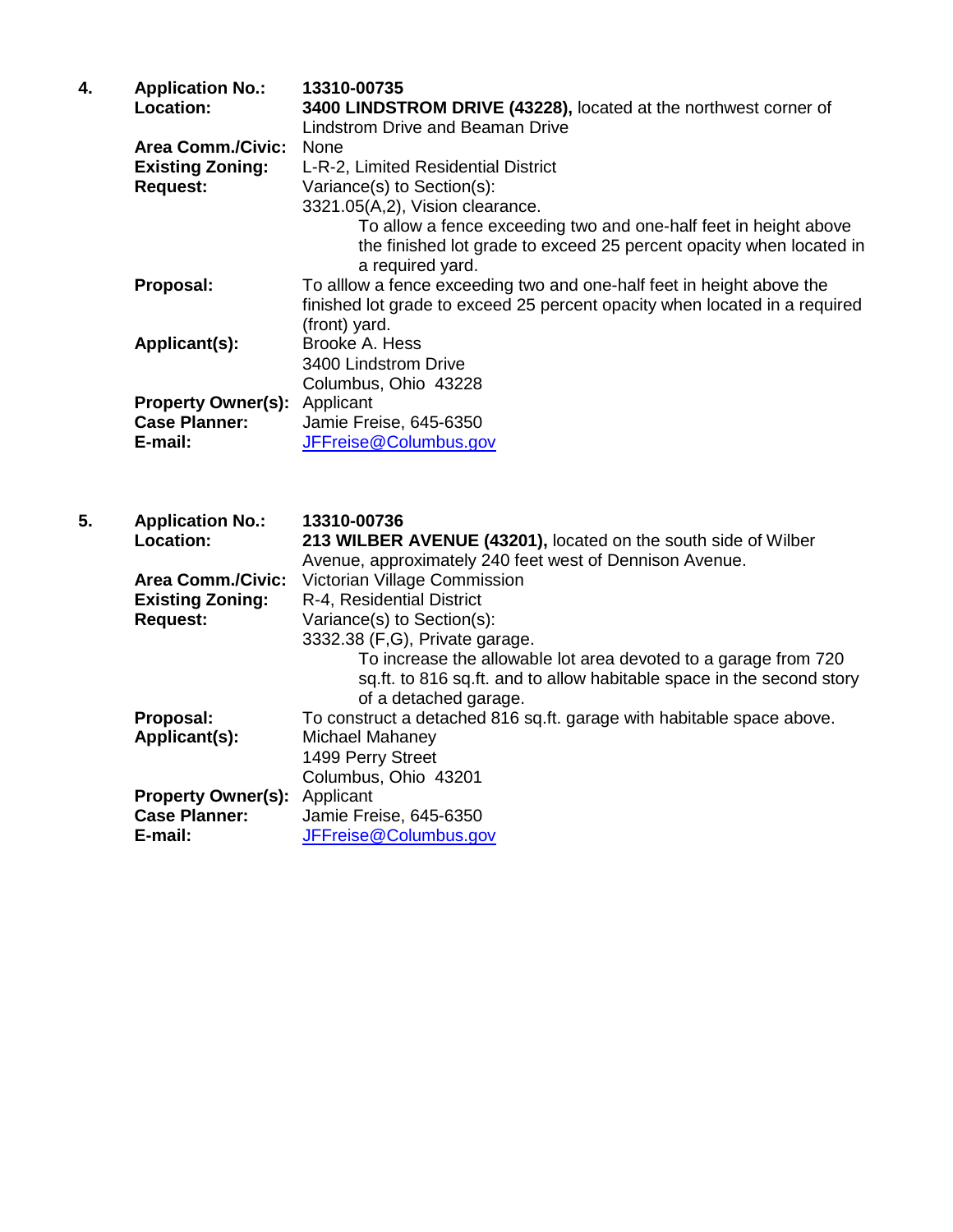| 6. | <b>Application No.:</b>               | 13310-00744                                                         |
|----|---------------------------------------|---------------------------------------------------------------------|
|    | Location:                             | 222-226 WEST 2nd AVENUE (43201), located at the northwest corner of |
|    |                                       | West 2nd Avenue and Riga Alley                                      |
|    | <b>Area Comm./Civic:</b>              | Victorian Village Commission                                        |
|    | <b>Existing Zoning:</b>               | <b>ARLD, Apartment Residential District</b>                         |
|    | <b>Request:</b>                       | Variance(s) to Section(s):                                          |
|    |                                       | 3332.15, R-4 area district requirements.                            |
|    |                                       | To reduce the required lot area from 6,000 sq.ft. to 4,057 sq.ft.   |
|    | Proposal:                             | To split a lot to allow a proposed access drive.                    |
|    | Applicant(s):                         | Michael Mahaney                                                     |
|    |                                       | 1499 Perry Street                                                   |
|    |                                       | Columbus, Ohio 43201                                                |
|    | <b>Property Owner(s): Joshua Wood</b> |                                                                     |
|    |                                       | PO Box 16                                                           |
|    |                                       | Glenford, Ohio 43739                                                |
|    | <b>Case Planner:</b>                  | Jamie Freise, 645-6350                                              |
|    | E-mail:                               | JFFreise@Columbus.gov                                               |

| 7. | <b>Application No.:</b>   | 13310-00745                                                       |
|----|---------------------------|-------------------------------------------------------------------|
|    | Location:                 | 6200 CLEVELAND AVENUE (43231), located at the southeast corner of |
|    |                           | Cleveland Avenue and Newtown Drive                                |
|    | <b>Area Comm./Civic:</b>  | <b>Northland Community Council</b>                                |
|    | <b>Existing Zoning:</b>   | C-4, Commercial District                                          |
|    | <b>Request:</b>           | Variance(s) to Section(s):                                        |
|    |                           | 3312.49, Minimum numbers of parking spaces required.              |
|    |                           | To reduce the minimum number of additional automobile parking     |
|    |                           | spaces from 666 to 325 and bicycle from 20 to 0.                  |
|    | Proposal:                 | A change of use from medical office to church.                    |
|    | Applicant(s):             | The Church of Pentecost USA Inc., c/o Michael J. O'Reilly         |
|    |                           | 30 Hill Road South                                                |
|    |                           | Pickerington, Ohio 43142                                          |
|    | <b>Property Owner(s):</b> | <b>Branch Banking &amp; Trust</b>                                 |
|    |                           | 2000 Interstate Drive Ste 400                                     |
|    |                           | Montgomery, Alabama 36109                                         |
|    | <b>Case Planner:</b>      | Jamie Freise, 645-6350                                            |
|    | E-mail:                   | JFFreise@Columbus.gov                                             |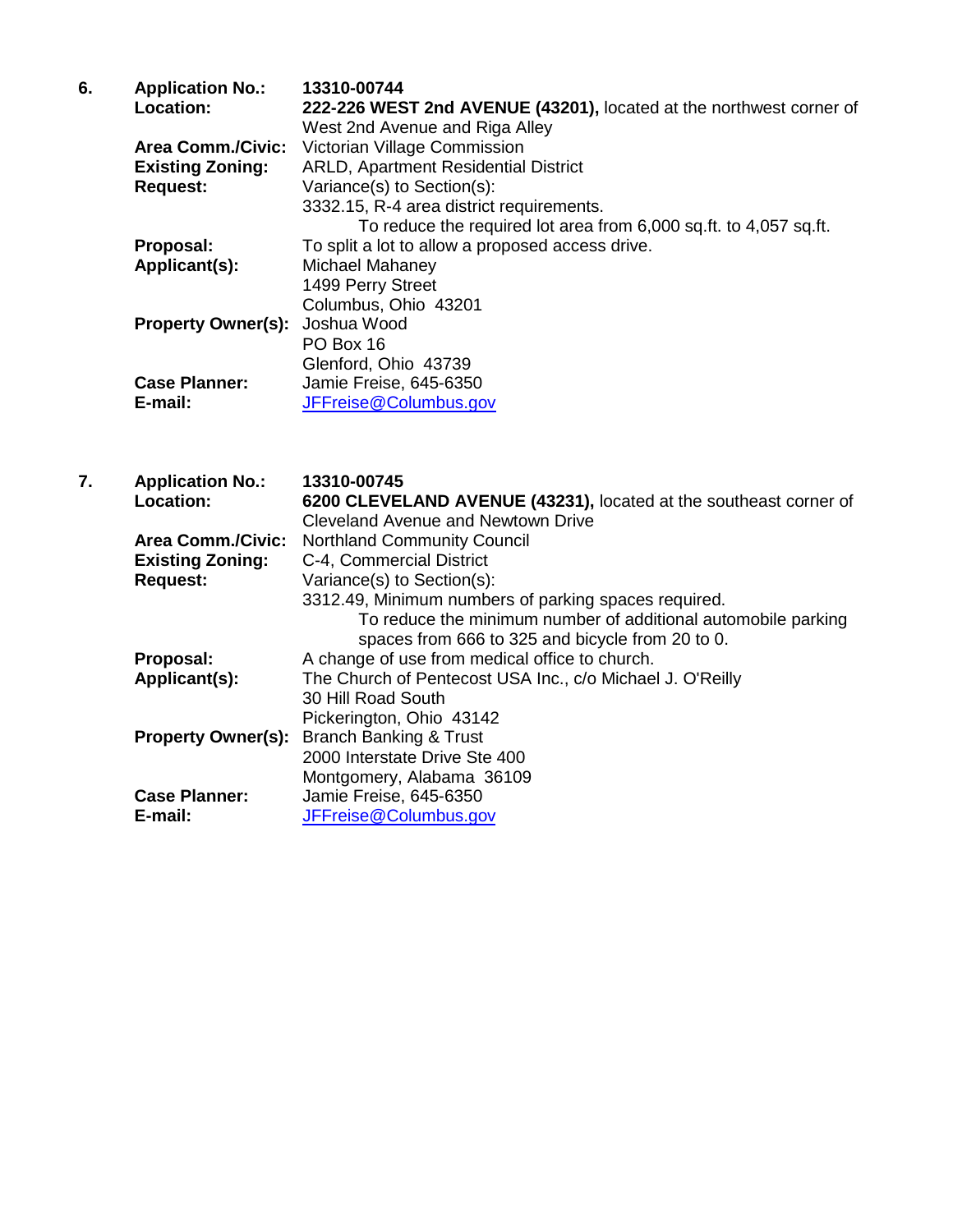|  | <b>Application No.:</b>   | 13310-00748                                                                                      |
|--|---------------------------|--------------------------------------------------------------------------------------------------|
|  | <b>Location:</b>          | 888 HEYL AVENUE (43206), located at the southeast corner of E.                                   |
|  |                           | Columbus St. & Heyl Ave.                                                                         |
|  | <b>Area Comm./Civic:</b>  | South Side Area Commission                                                                       |
|  | <b>Existing Zoning:</b>   | R-2F, Residential District                                                                       |
|  | <b>Request:</b>           | Variance(s) to Section(s):                                                                       |
|  |                           | 3332.27, Rear yard.                                                                              |
|  |                           | To reduce the required rear yard from 25% of the total lot area to<br>8% of the total yard area. |
|  | Proposal:                 | To construct an attached garage to an existing 2 story, single-family                            |
|  |                           | dwelling.                                                                                        |
|  | Applicant(s):             | H. Joel Teaford                                                                                  |
|  |                           | 946 Parsons Ave.                                                                                 |
|  |                           | Columbus, Ohio 43206                                                                             |
|  | <b>Property Owner(s):</b> | <b>HNHF Realty Collaborative</b>                                                                 |
|  |                           | 946 Parsons Ave.                                                                                 |
|  |                           | Columbus, Ohio 43206                                                                             |
|  | <b>Case Planner:</b>      | Dave Reiss, 645-7973                                                                             |
|  | E-mail:                   | DJReiss@Columbus.gov                                                                             |

**9. Application No.: 13310-00682 Location: 4685 HEALY DRIVE (43227),** located on the west side of Healy Drive, approximately 100 feet north of Belfast Drive. **Area Comm./Civic:**<br>Existing Zoning: **Existing Zoning:** SR, Suburban Residential District<br>Request: Variance(s) to Section(s): Variance(s) to Section(s): 3332.27, Rear yard. To reduce the required rear yard from 25% to 18%. **Proposal:** To construct a 170 sq.ft. room addition.<br>**Applicant(s):** Workaferahu Mekonnen & Tadesse Dilb **Applicant(s):** Workaferahu Mekonnen & Tadesse Dilbo 4685 Healy Drive Columbus, Ohio 43227 **Property Owner(s):** Applicant **Case Planner:** Jamie Fre **Case Planner:** Jamie Freise, 645-6350<br>**E-mail:** JFFreise@Columbus.go **E-mail:** [JFFreise@Columbus.gov](mailto:JFFreise@Columbus.gov)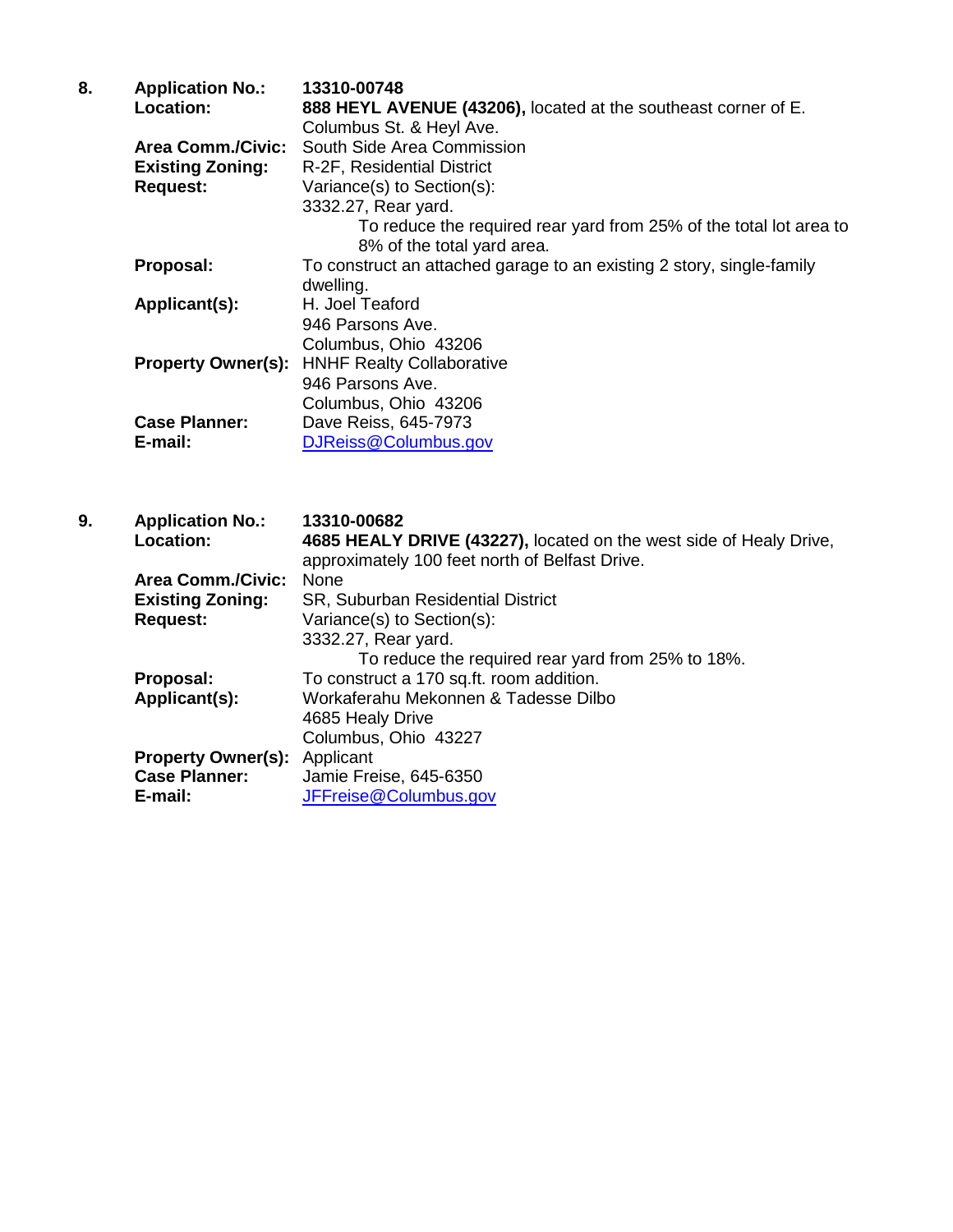## **HOLDOVER CASES:**

| 10. | <b>Application No.:</b><br><b>Location:</b> | 13310-00710<br>1254 DENNISON AVE. (43201), located on the east side of Dennison<br>Avenue, approximately 100 feet north of West 5th Avenue. |
|-----|---------------------------------------------|---------------------------------------------------------------------------------------------------------------------------------------------|
|     | <b>Area Comm./Civic:</b>                    | University Area Commission                                                                                                                  |
|     | <b>Existing Zoning:</b>                     | C-4, Commercial District                                                                                                                    |
|     | <b>Request:</b>                             | Variance(s) to Section(s):                                                                                                                  |
|     |                                             | 3312.25, Maneuvering                                                                                                                        |
|     |                                             | To allow the maneuvering area for a parking space to occur                                                                                  |
|     |                                             | between the street right-of-way line and the parking setback line.                                                                          |
|     |                                             | 3312.27, Parking setback line                                                                                                               |
|     |                                             | To reduce the parking setback line from 10' to 0'.                                                                                          |
|     |                                             | 3321.05, Vision clearance                                                                                                                   |
|     |                                             | To provide no vision clearance on a residential lot.                                                                                        |
|     | Proposal:                                   | To allow a car to be parked in the side yard.                                                                                               |
|     | Applicant(s):                               | <b>Andy Smith</b>                                                                                                                           |
|     |                                             | 1254 Dennison Ave.                                                                                                                          |
|     |                                             | Columbus, Ohio 43201                                                                                                                        |
|     | <b>Property Owner(s):</b>                   | Applicant                                                                                                                                   |
|     | <b>Case Planner:</b>                        | Jamie Freise, 645-6350                                                                                                                      |
|     | E-mail:                                     | JFFreise@Columbus.gov                                                                                                                       |
|     |                                             |                                                                                                                                             |
| 11. | <b>Application No.:</b><br>Location:        | 13310-00394<br>3532 WICKLOW ROAD (43204), located at the northwest corner of                                                                |
|     |                                             | Josephine Ave. and Wicklow Rd.                                                                                                              |
|     | <b>Area Comm./Civic:</b>                    | <b>Hilltop Area Commission</b>                                                                                                              |
|     | <b>Existing Zoning:</b>                     | C-4, Commercial District                                                                                                                    |
|     | <b>Request:</b>                             | Variance(s) to Section(s):                                                                                                                  |
|     |                                             | 3332.38, Private garage.                                                                                                                    |
|     |                                             | To increase the allowable square footage of a private, detached                                                                             |
|     |                                             | garage from 720 sq. ft. to 994.98 sq. ft.; an increase of 274.98 sq.                                                                        |
|     |                                             | ft. Also, to allow the overall height of the garage to exceed 15 ft.                                                                        |
|     |                                             | 3312.43, Required surface for parking.                                                                                                      |
|     |                                             | To permit the use of a gravel surface for a driveway instead of                                                                             |
|     |                                             | improving the same with an approved hard surface.                                                                                           |
|     |                                             | 3332.21, Building lines.                                                                                                                    |
|     |                                             | To reduce the required building setback for cement block pillars and<br>walls to 0 ft.                                                      |
|     |                                             | 3321.05, Vision clearance.                                                                                                                  |
|     |                                             | To not maintain a 30 ft. clear vision triangle at a street intersection.                                                                    |
|     | Proposal:                                   | To allow an existing 995 sq. ft. garage, constructed in 2001, to remain.                                                                    |
|     | Applicant(s):                               | George R. Ambro                                                                                                                             |
|     |                                             | 264 S. Washington Ave.                                                                                                                      |
|     |                                             |                                                                                                                                             |
|     |                                             | Columbus, Ohio 43215                                                                                                                        |
|     | <b>Property Owner(s):</b>                   | Don Nichols                                                                                                                                 |
|     |                                             | 3076 Parkside Rd.                                                                                                                           |
|     |                                             | Columbus, Ohio 43204                                                                                                                        |
|     | <b>Case Planner:</b><br>E-mail:             | Dave Reiss, 645-7973<br>DJReiss@Columbus.gov                                                                                                |